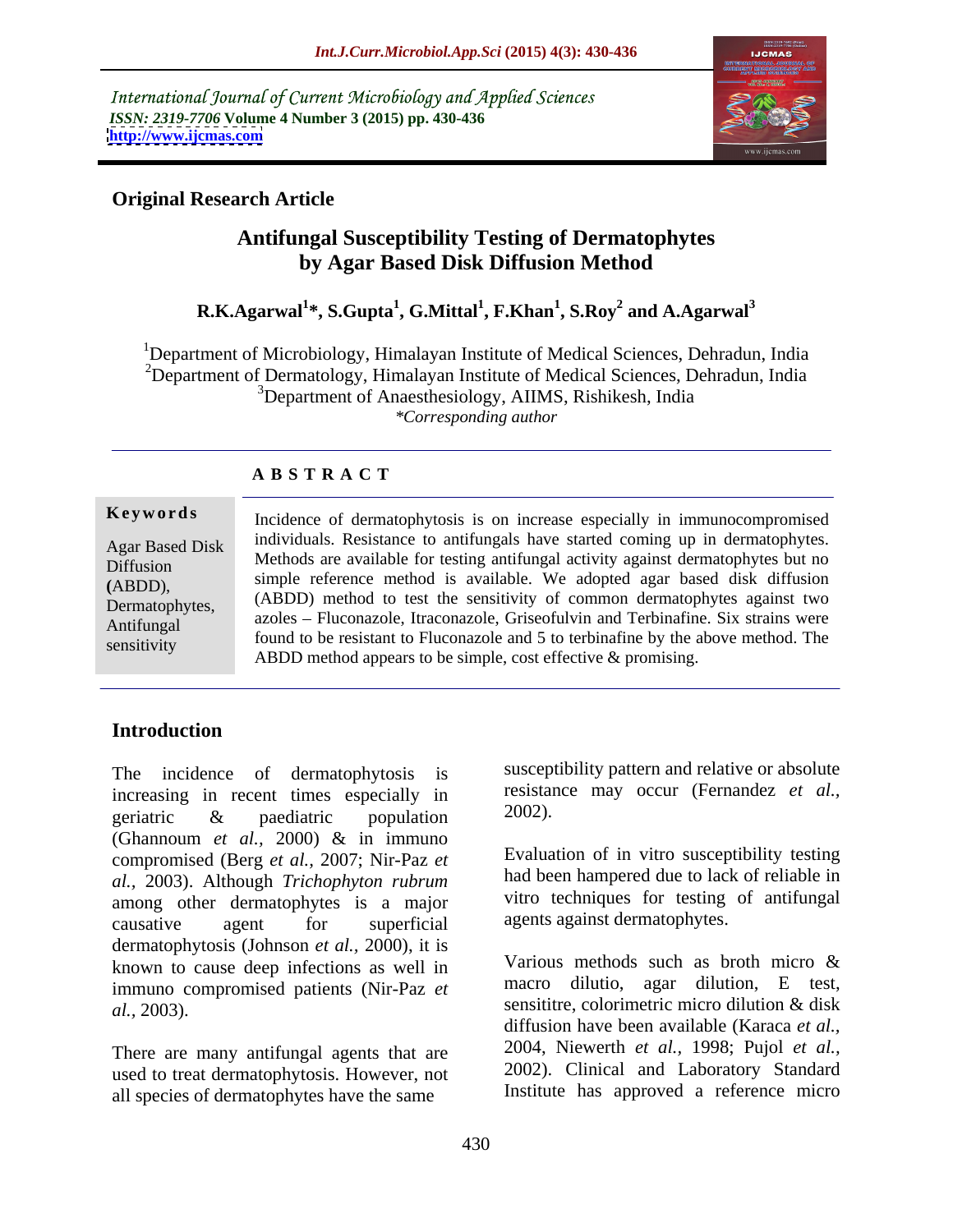A disk diffusion method to test yeasts has recently been standardised (NCCLS, 2004). Sterile disks were also impregnated with 10 The agar based disk diffusion (ABDD) susceptibility method for dermatophytes is control. The above 5 disks were applied to quick, easy and a good option (Matar *et al.,* 2003). However data on disk diffusion incubated at 28°C for up to 5 days .When methods for dermatophytes are scarce growth took place, the size of zones of (Esteban *et al.,* 2005). The present study was inhibition were measured for each antifungal therefore undertaken to determine in vitro activity of two azole derivatives (Fluconazole & Itraconazole), Griseofulvin & Terbinafine that are most commonly used to treat dermatophyte infection by ABDD A total of 55 strains of dermatophytes were against commonly isolated species of tested for antifungal susceptibility by ABDD dermatophytes. method. Isolates belonged to 2 genera and 6

## **Materials and Methods**

Fifty five clinical isolates of dermatophytes were tested along with *Trichophyton rubrum* strains except 5 strains of *T. rubrum* without ATCC 28188 and *Trichophyton*  micro colonies within them (Fig. 1). *mentagrophytes* ATCC 9533 as control. The Nweze *et al.* (2010). Dermatophytes were mm for Fluconazole, 17-36 mm for subcultured on Potato Dextrose Agar (PDA) Itraconazole, nil-44 mm for Terbinafine and & incubated at 28 $^{\circ}$ C for 7 days to enhance 21-49 mm for Griseofulvin with mean  $\pm$  SD

The growth was harvested in sterile saline & haemocytometer. Plates of Mueller Hinton Agar (MHA) were inoculated using a swab dipped in the inoculums suspension. The Successful treatment of fungal infections inoculated plates were then dried before depends on the ability of a given

Fluconazole (25µg) & Itraconazole (10 µg) disks were available commercially are now available (Fernández-Torres *et al.,*

dilution method for antifungal susceptibility (HIMEDIA), Griseofulvin (10  $\mu$ g) & testing of molds (CLSI, M-38 A, 2008) and Terbinafine (2µg/disk) were prepared in lab its later modification (CLSI, M-38 A2, by dissolving the pure powders in DMSO 2010) for dermatophytes as well. However,  $\&$  then diluting it to give a final these dilution tests are difficult to be concentration of 1 mg/ml  $\&$  200 µg/ml for performed in routine laboratory. Griseofulvin & Terbinafine respectively &  $&$  then diluting it to give a final concentration of  $1mg/ml \& 200 \text{ µg/ml}$  for then delivering  $10 \mu l$  onto each sterile disk.

> $\mu$ l of 1:100 dilution of DMSO to serve as each inoculated & dried plate & then agent (Pakshir *et al.,*2009).

### **Results and Discussion**

species of dermatophytes as shown in table 1.

The zones of inhibition were seen in all the

ABDD was performed as described by The zone of inhibition varied from 10-32 subcultured on Potato Dextrose Agar (PDA) Itraconazole, nil-44 mm for Terbinafine and sporulation.  $622.6 \pm 4.2$ ,  $27.3 \pm 6.2$ ,  $32.1 \pm 6.1$  and  $35.9$ the conidial and hyphal suspension was any of the species tested. The results of zone adjusted to  $1x10^6$ /ml using a of inhibition for all the drugs for each group mm for Fluconazole, 17-36 mm for 21-49 mm for Griseofulvin with mean  $\pm$  SD ±4.9 respectively. No zone of inhibition was seen with disk containing DMSO against of fungi are summarised in table 2.

applying the disks. antimycotic agent to eradicate the fungus from the tissue (Santos *et al.,* 2001).Though some in vitro antifungal susceptibility tests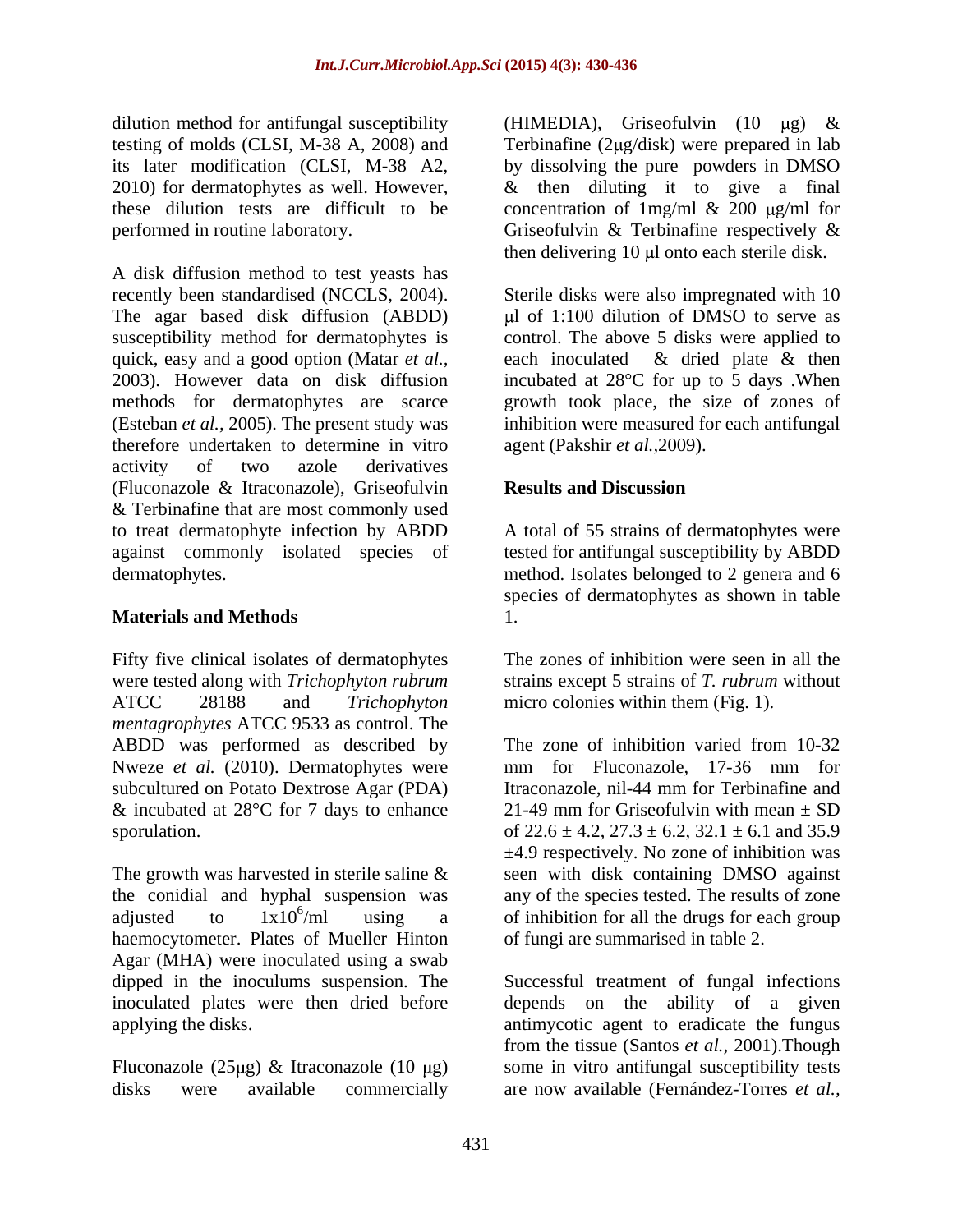2001; Karaca *et al.,* 2004; Santos *et al.,* 2001) including CLSI document regarding filamentous fungi (CLSI, 2008, 2010), no

We tested 55 strains of dermatophytes the strength of each disk being  $25\mu$ g, 10  $\mu$ g, 2  $\mu$ g & 10  $\mu$ g respectively.

Fluconazole, Itraconazole, Terbinafine & was found in some strains of, T.

No zone of inhibition was seen in 5 strains *al.*, 2007). of *T. rubrum* against terbinafine. Perhaps these strains were intrinsically resistant to Another important variable that can affect terbinafine. However, all these 5 strains the IZD is the type of inoculum preparation; were fully sensitive to other antifungal agents tested indicating that cross resistance to azoles & griseofulvin does not exists. *et al.,* 2010; Barros *et al.,* 2007). It is known Strains of *T. rubrum* showing primary that microconidia of the tested species resistance to terbinafine have also been present higher susceptibility to antifungal reported by other workers also (Nweze *et al.,* 2010; Mukherjee *et al.,* 2002). *al.,* 2001) and it may be the reason for

Disk strength & inhibition zone diameters (IZDs) are two very important variables. Variable IZDs have been reported by is the reason for getting moderate IZD in the various workers employing different disk strength of antifungal agents. Pakshir *et al.* strength of 10 µg for griseofulvin & 1–2 µg al. (2001) have demonstrated that inoculum for terbinafine (Venugopal *et al.,* 1995;

Nweze *et al.,*2010) & have found much wider IZD usually >35 mm.

simple reference method has been Diogo *et al.* (2010) have found IZD of >40 standardised for testing the drug mm even with 0.125 µg disk of terbinafine. susceptibility of dermatophytes. We also found IZD ranging from 30 to against 4 commonly used antifungal agents & perhaps these strains were intrinsically viz. Fluconazole, Itraconazole, Terbinafine resistant to terbinafine. Griseofulvin 10 & Griseofulvin by disk diffusion method  $\&$   $\qquad \qquad$   $\mu$ g/disk showed IZD ranging from 21-49  $2 \mu$ g &10  $\mu$ g respectively. strength of 10  $\mu$ g gave IZD of 17-36 mm. The zone sizes varied from  $10-32$  mm,  $17-$  of 25  $\mu$ g gave IZD ranging from 10 mm to 36 mm,  $0-44$  mm &  $21-49$  mm for 32 mm. An IZD of <19 mm to fluconazole Griseofulvin with an average of 22.6 ± 4.2, *mentagrophytes, T. rubrum, T. tonsurans &*  $27.3 \pm 6.2$ ,  $32.1 \pm 6.1$  &  $35.9 \pm 4.9$  *M. audonnii.* Fluconazole has been found to respectively. be least effective against dermatophytes by  $44$ mm with 2 µg disk of terbinafine except in 5 strains of *T. rubrum* where IZD was nil mm. Similarly Itraconazole with disk However, fluconazole with a disk strength was found in some strains of others also (Galuppi *et al.,* 2010; Barros *et al.,* 2007).

> many workers including CLSI guidelines recommend the use of microconidia (Nweze drugs than hyphal preparations (Santos *et*  getting low MIC or very large IZD by several of them. However, we have used a mixture of hyphae &conidia & perhaps that present study.

(2009) used terbinafine disks of 30  $\mu$ g & Inoculum size and incubation temperature griseofulvin of 25 µg & reported that IZD of may also affect the results of antifungal more than 20 mm & 10 mm should be sensitivity testing. We have used an regarded as sensitive. On the other hand inoculum size of  $1x10^6$  CFU/ml. However, most of the workers have used a disk Fernández-Torres *et al.* (2001) and Santos *et*   $6$  CFU/ml. However, *al.* (2001) have demonstrated that inoculum size does not affect the result.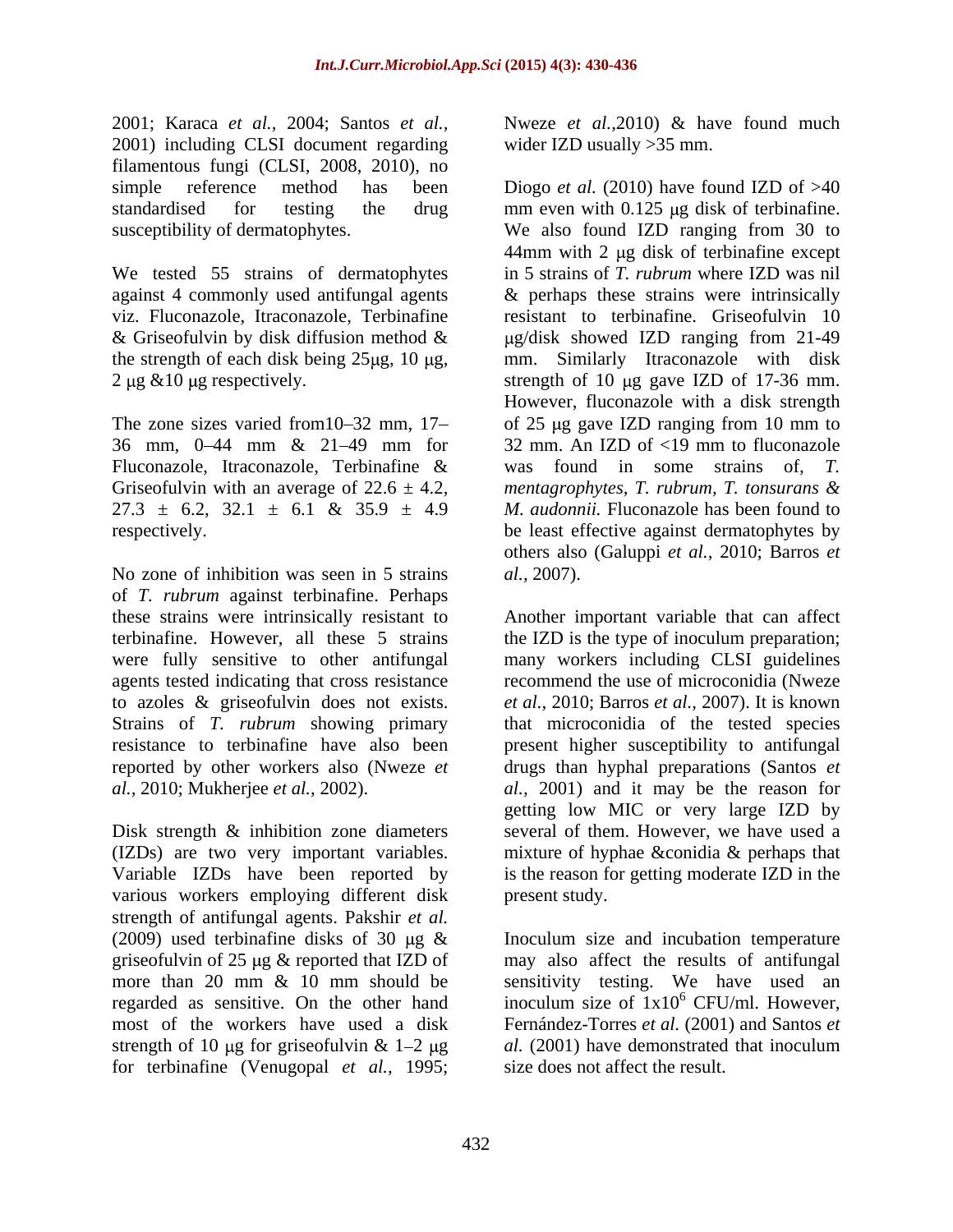### *Int.J.Curr.Microbiol.App.Sci* **(2015) 4(3): 430-436**

# **Table.1** Number of dermatophytes tested

| Fungi                              | No. of strains |  |
|------------------------------------|----------------|--|
| $\mid$ Trichophyton mentagrophytes |                |  |
| T.rubrum                           |                |  |
| <i>T.tonsurans</i>                 |                |  |
| Microsporum audonii                |                |  |
| M.gypseum                          |                |  |
| $M.$ ferrugineum                   |                |  |

# **Table.2** IZDs obtained with different dermatophytes

| Fungi                           | No.of strains | Drugs      | Range         | Arithmetic       |
|---------------------------------|---------------|------------|---------------|------------------|
|                                 |               |            |               | Mean             |
| $T.$ mentagrophytes $\sqrt{23}$ |               | <b>ITC</b> | $20 - 35$     | 29.3             |
|                                 |               | FLU        | $13 - 30$     | 25               |
|                                 |               | <b>TRB</b> | $30-41$       |                  |
|                                 |               | <b>GRI</b> | $30-49$       | $33.6$<br>$37.6$ |
| T.rubrum                        | 24            | <b>ITC</b> | 17-33         | 24.7             |
|                                 |               | <b>FLU</b> | $10-32$       | 20.9             |
|                                 |               | <b>TRB</b> | Nil-44        | 28.5             |
|                                 |               | GRI        | $32-43$       | 35.5             |
| T.tonsurans                     | 02            | <b>ITC</b> | $31-36$       | 33.5             |
|                                 |               | <b>FLU</b> | $16-23$       | 19.5             |
|                                 |               | <b>TRB</b> | 40-49         | 44.5             |
|                                 |               | GRI        | 21-38         | 29.5             |
| M.audonnii                      | 01            | <b>ITC</b> | 25            | $\overline{25}$  |
|                                 |               | <b>FLU</b> | 19            | 19               |
|                                 |               | <b>TRB</b> | 37            | 37               |
|                                 |               | GRI        | 31            | 31               |
| $M$ .gypseum                    | 04            | <b>ITC</b> | $23 - 36$     | 28.3             |
|                                 |               | FLU        | 20-28         | 22               |
|                                 |               | <b>TRB</b> | 38-44         | 40.5             |
|                                 |               | GRI        | $35-40$       | 36.5             |
| M.ferrugineum                   | 01            | <b>ITC</b> | 19            | 19               |
|                                 |               | <b>FLU</b> | <sup>20</sup> | 20               |
|                                 |               | <b>TRB</b> | 40            | 40               |
|                                 |               | GRI        | 37            | 37               |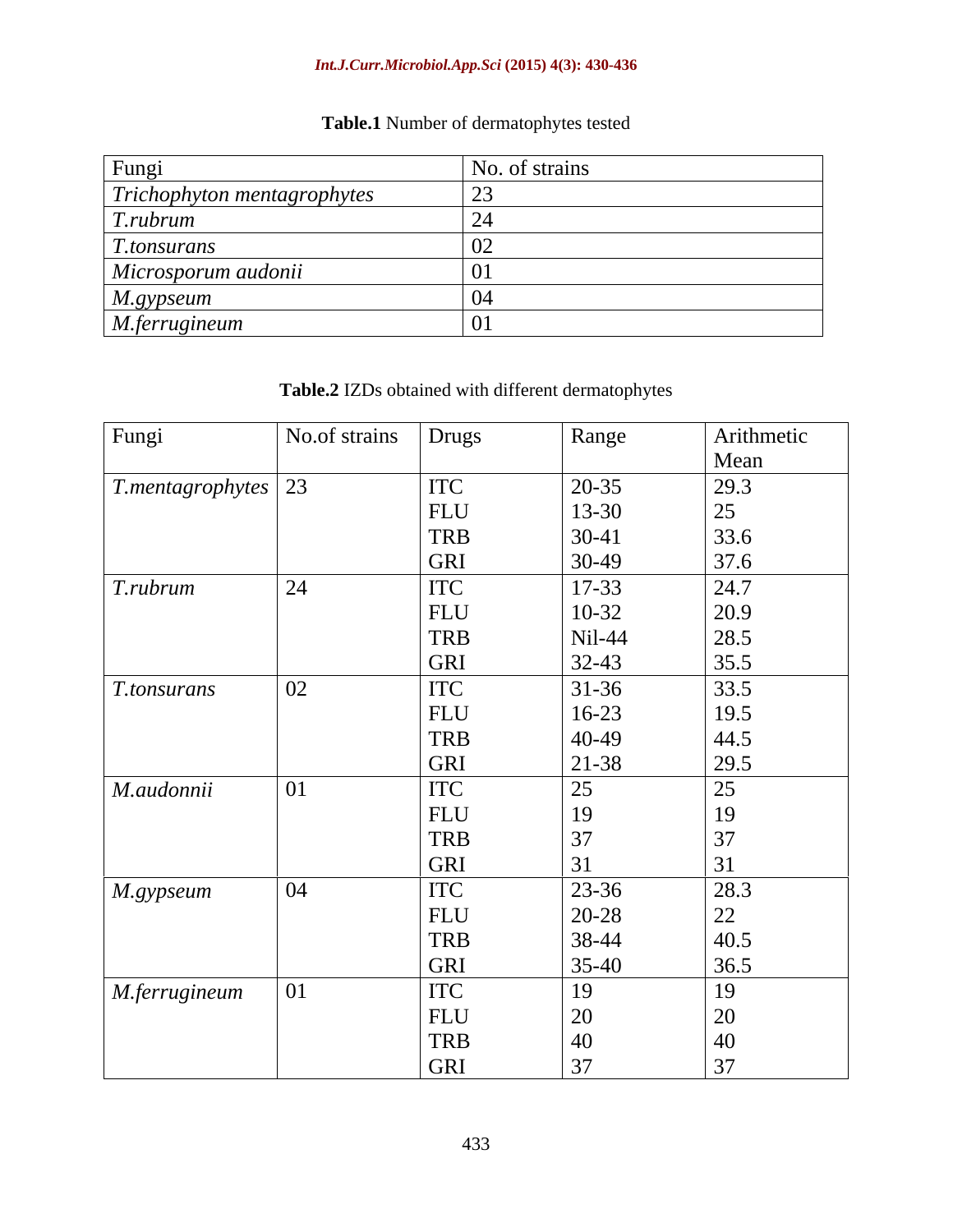#### *Int.J.Curr.Microbiol.App.Sci* **(2015) 4(3): 430-436**

| Drugs      | <b>Inhibition Zone Diameters</b> |                                           |              |                   |
|------------|----------------------------------|-------------------------------------------|--------------|-------------------|
|            | $\Lambda$ ean ± SD               | Sensitive                                 | Intermediate | Resistant         |
|            |                                  | $\vert$ Mean $\pm$ 1 SD $\vert$ Sensitive |              | $\leq$ Mean -2 SD |
|            |                                  |                                           | Mean-1 SD to |                   |
|            |                                  |                                           | Mean-2 SD    |                   |
| <b>FLC</b> | $22.6 \pm 4.2$                   | $>19$                                     | $14-19$      |                   |
| <b>ITR</b> | $27.3 \pm 6.2$                   | $\sim$ $\Omega$ <sup>*</sup><br>— >∠ ⊥    | $15-21$      |                   |
| <b>TER</b> | $32.1 \pm 6.1$                   | >26                                       | $ 20-26$     | ╲∠៶               |
| <b>GRI</b> | $35.9 \pm 4.9$                   | $>3^{1}$<br>ィコ                            | $26 - 31$    | ≌∠∪               |

| Table.3 Cu<br>Cut off values for IZDs for each o<br>h of the four drugs |  |
|-------------------------------------------------------------------------|--|
|-------------------------------------------------------------------------|--|

**Fig.1** ABDD of *Trichophyton rubrum* showing resistance to terbinafine



We have used an incubation temperature of regarded as sensitive, if it was between 28°C but some workers have used a mean -1 SD to mean-2 SD, it was regarded temperature of 35°C as it eliminates the as intermediate sensitive and if the IZD was need of second incubator (Norris *et al.,* less than mean -2 SD, it was regarded as 1999). Santos *et al.* (2001) have concluded that temperature alone ( $28^{\circ}$ C or  $35^{\circ}$ C) does

resistant depending on mean and standard deviation of IZD for a particular antifungal. If the IZD was up to mean -1 SD, it was

resistant.

not significantly affect the results. Following the above criterion 6 strains were We have tried to classify the strains into and 5, 4 and 3 strains were found sensitive, intermediate sensitive and intermediate sensitive to FLC, ITR and GRI resistant to Fluconazole and 5 to Terbinafine respectively.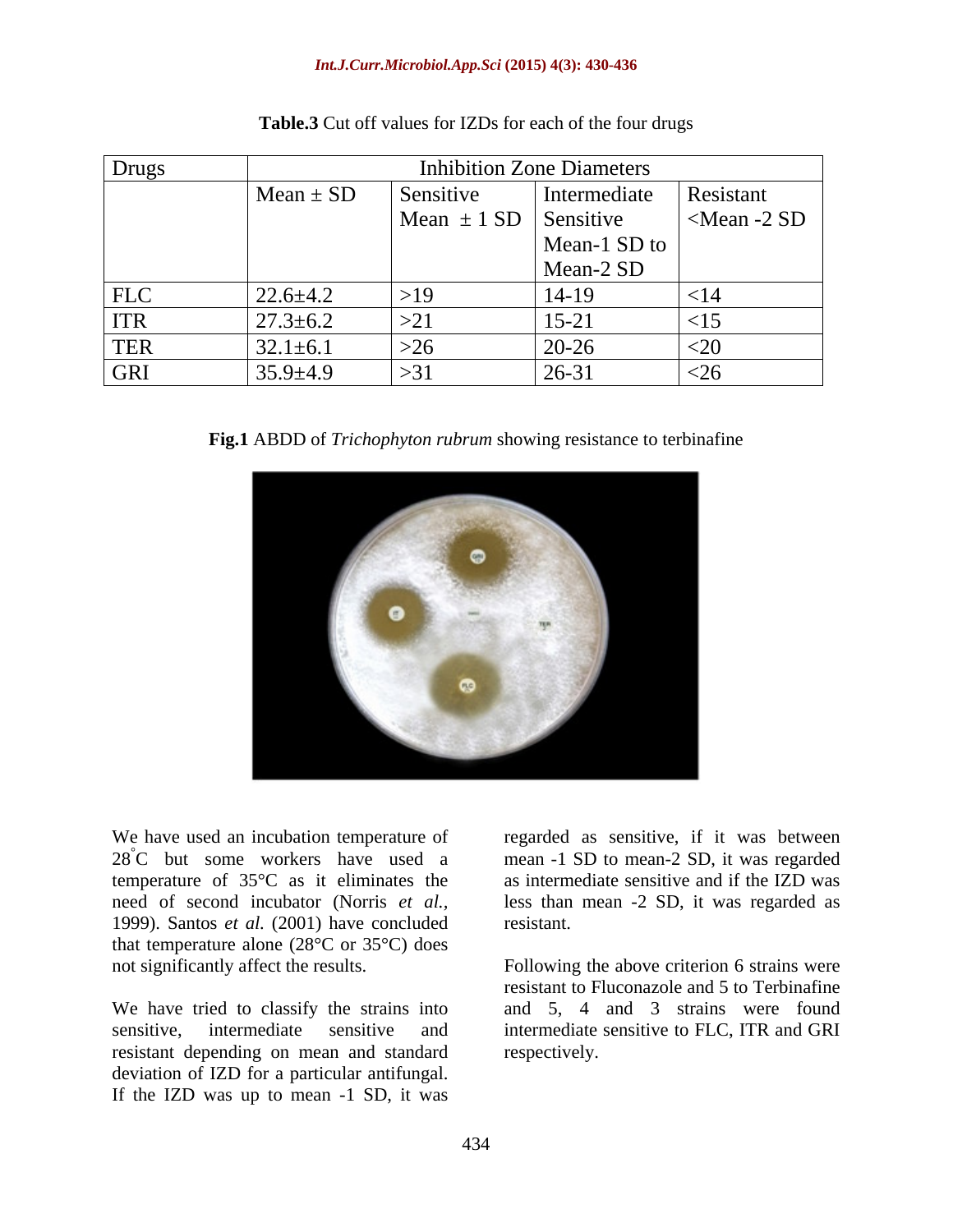The agar based disk diffusion (ABDD) susceptibility testing methods for 85(3):324-30. dermatophytes is simple, inexpensive & Esteban A., Abarca M L, and Caban es F J. does not require specialised equipment & can be adapted for routine assessment of dermatophyte resistance to antifungal agents. Further studies are necessary to properly standardize antimycotic sensitivity testing by disk diffusion method to make it useful & necessary procedure for selection of appropriate drug in a routine mycology

- Evaluation of susceptibility of Chemotherapy.2001; 45: 2524-2528. *Trichophyton rubrum* clinical isolates to antifungal drugs using a modified A).Journal of Medical Microbiology.
- Berg J. C., Hamacher K L, and Roberts G D. immunosuppressed patient: a case report and review of the literature. J.
- Clinical and Laboratory Standards Institute. testing of filamentous fungi, 2nd ed. M38-A2. Clinical and Laboratory
- Diogo H C, Melhem M , Sarpieri A , Pires subcutaneous and superficial mycoses

agents: An Bras Dermatol. 2010; 85(3):324-30.

- Esteban A., Abarca M L, and Caban~es F J. Comparison of disk diffusion method and broth micro dilution method for antifungal susceptibility testing of dermatophytes. Med. Mycol. 2005;  $43:61 - 66.$
- laboratory. A, Serrano M, Guarro J. In vitro **References** activities of 10 antifungal drugs against Barros M E S, Santos D A and Hamdan J S: Antimicrobial Agents and Fernández-Torres B, Carrillo AJ, Martín E, Del Palacio A, Moore M K, Valverde 508 dermatophyte strains. Antimicrobial Agents and
	- *Trichophyton mentagrophytes* and Fernández-Torres B, Cabañes FJ, Carrillo- CLSI micro dilution method (M38- of optimal antifungal susceptibility 2007; 56: 514 518. Journal of Clinical Microbiology.2002; Munõz AJ, Esteban A, Inza I, Abarca L, Guarro J. Collaborative evaluation testing condition for dermatophytes. 40: 3999-4003.
	- Pseudomycetoma caused by Galuppi R , Gambarara A , Bonoli C, *Microsporum canis* in an Cutan. Pathol.2007;34:431 434. two in vitro tests.2010; 34 (1):57 Ostanello F, Tampieri M P, Commun V R . Antimycotic effectiveness against dermatophytes: Comparison of 61.DOI 10.1007/s11259-010-9386-1.
	- 2008. Reference method for broth Ghannoum M A, Hajjeh R A, Scher R, dilution antifungal susceptibility Konnikov N, Gupta A K, Summerbell Approved standard. CLSI document Fleckman P, Rich P, Odom R, Aly R, Standards Institute, Wayne, PA. 11. , Gerlach B , Ponce-De-Leon G F , M C. Evaluation of the disk-diffusion method to determine the in vitro American study of fungal isolates from efficacy of terbinafine against nails: the frequency of onychomycosis, Ghannoum M A, Hajjeh R A , Scher R , R, Sullivan S , Daniel R, Krusinski P, Pariser D, Zaiac M, Rebell G, Lesher J Ghannoum A , Warner J , Isham N , and Elewski B. A large- scale North American study of fungal isolates from fungal distribution, and antifungal